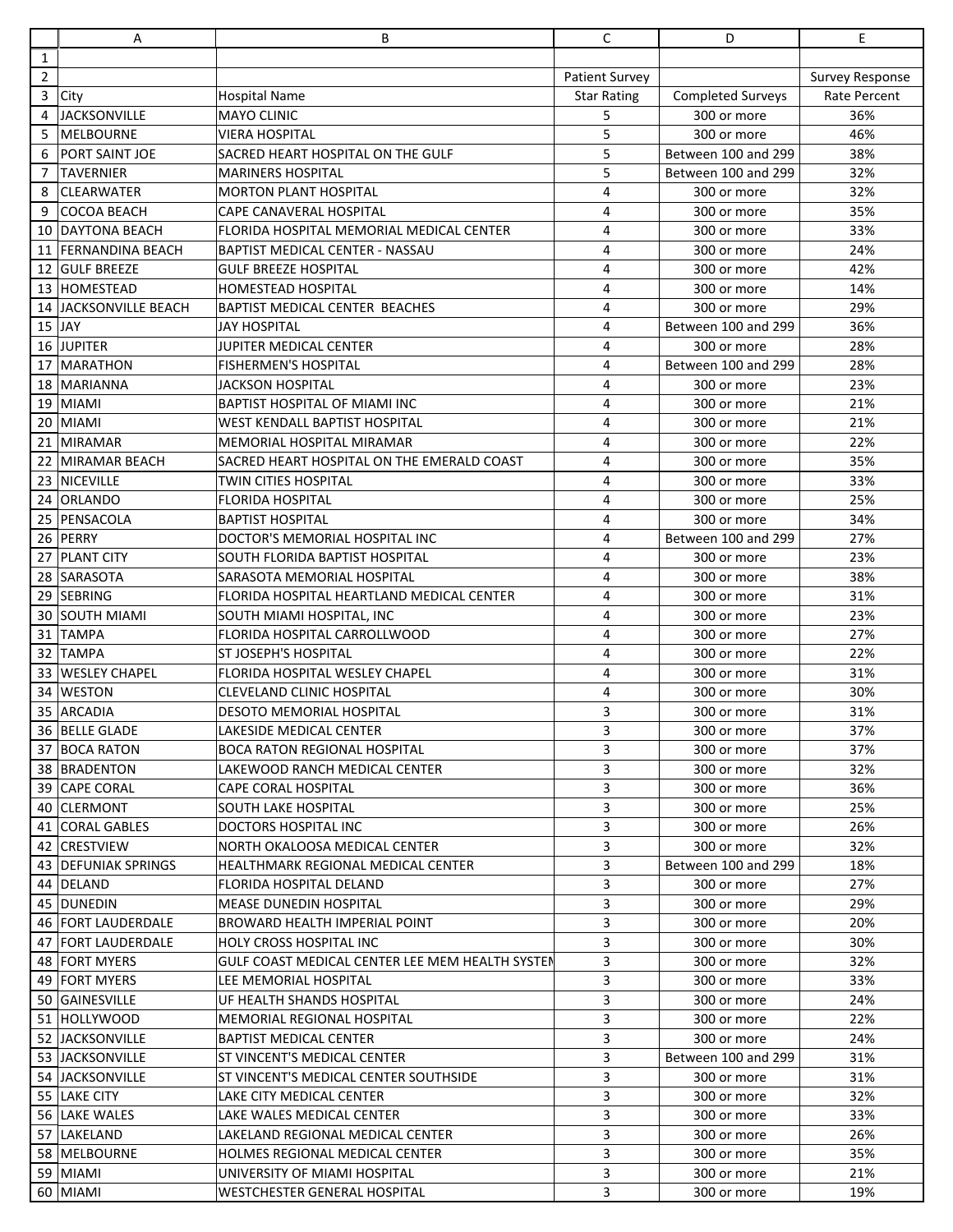|    | Α                            | B                                                                       | С                                | D                          | E   |
|----|------------------------------|-------------------------------------------------------------------------|----------------------------------|----------------------------|-----|
|    | 61 NEW PORT RICHEY           | <b>MORTON PLANT NORTH BAY HOSPITAL</b>                                  | 3                                | 300 or more                | 26% |
|    | 62 INEW SMYRNA BEACH         | <b>BERT FISH MEDICAL CENTER</b>                                         | 3                                | 300 or more                | 33% |
|    | <b>63 OKEECHOBEE</b>         | RAULERSON HOSPITAL                                                      | 3                                | 300 or more                | 28% |
| 64 | <b>ORANGE CITY</b>           | <b>FLORIDA HOSPITAL FISH MEMORIAL</b>                                   | 3                                | 300 or more                | 25% |
| 65 | <b>IORLANDO</b>              | ORLANDO REGIONAL MEDICAL CENTER                                         | 3                                | 300 or more                | 18% |
|    | 66 PALM BAY                  | <b>PALM BAY HOSPITAL</b>                                                | 3                                | 300 or more                | 31% |
| 67 | <b>PALM BEACH GARDENS</b>    | PALM BEACH GARDENS MEDICAL CENTER                                       | 3                                | 300 or more                | 43% |
|    | 68 PALM COAST                | <b>FLORIDA HOSPITAL FLAGLER</b>                                         | 3                                | 300 or more                | 34% |
|    | 69 PEMBROKE PINES            | MEMORIAL HOSPITAL PEMBROKE                                              | 3                                | 300 or more                | 24% |
|    | <b>70 IPEMBROKE PINES</b>    | <b>MEMORIAL HOSPITAL WEST</b>                                           | 3                                | 300 or more                | 24% |
|    | 71 PENSACOLA                 | SACRED HEART HOSPITAL                                                   | 3                                | 300 or more                | 36% |
|    | 72 PENSACOLA                 | <b>WEST FLORIDA HOSPITAL</b>                                            | 3                                | 300 or more                | 34% |
|    | 73 POMPANO BEACH             | <b>BROWARD HEALTH NORTH</b>                                             | 3                                | 300 or more                | 23% |
|    | <b>74   PORT SAINT LUCIE</b> | ST LUCIE MEDICAL CENTER                                                 | 3                                | 300 or more                | 32% |
|    | 75 SAFETY HARBOR             | <b>MEASE COUNTRYSIDE HOSPITAL</b>                                       | 3                                | 300 or more                | 31% |
|    | <b>76 SAINT AUGUSTINE</b>    | <b>FLAGLER HOSPITAL</b>                                                 | 3                                | 300 or more                | 27% |
|    | <b>77 ISAINT PETERSBURG</b>  | <b>ST ANTHONYS HOSPITAL</b>                                             | 3                                | 300 or more                | 27% |
|    | 78 ISARASOTA                 | DOCTORS HOSPITAL OF SARASOTA                                            | 3                                | 300 or more                | 34% |
|    | 79 SOUTH MIAMI               | LARKIN COMMUNITY HOSPITAL                                               | 3                                | Between 100 and 299        | 12% |
|    | 80 TALLAHASSEE               | TALLAHASSEE MEMORIAL HOSPITAL                                           | 3                                | 300 or more                | 27% |
| 81 | <b>TAMPA</b>                 | <b>FLORIDA HOSPITAL TAMPA</b>                                           | 3                                | 300 or more                | 23% |
|    | 82 TAMPA                     | <b>TAMPA GENERAL HOSPITAL</b>                                           | 3                                | 300 or more                | 26% |
| 83 | <b>ITARPON SPRINGS</b>       | <b>FLORIDA HOSPITAL NORTH PINELLAS</b>                                  | 3                                | 300 or more                | 28% |
|    | 84 TAVARES                   | <b>FLORIDA HOSPITAL WATERMAN</b>                                        | 3                                | 300 or more                | 28% |
|    | 85 TITUSVILLE                | PARRISH MEDICAL CENTER                                                  | 3                                | 300 or more                | 31% |
|    | 86 TRINITY                   | <b>MEDICAL CENTER OF TRINITY</b>                                        | 3                                |                            | 29% |
|    | 87 IWINTER HAVEN             | <b>WINTER HAVEN HOSPITAL</b>                                            | 3                                | 300 or more<br>300 or more | 26% |
|    | 88 ZEPHYRHILLS               | <b>FLORIDA HOSPITAL ZEPHYRHILLS</b>                                     | 3                                | 300 or more                | 28% |
|    | 89 ATLANTIS                  | JFK MEDICAL CENTER                                                      | $\overline{2}$                   |                            | 30% |
|    |                              |                                                                         |                                  | 300 or more                |     |
|    | 90 <b>JAVENTURA</b>          | AVENTURA HOSPITAL AND MEDICAL CENTER<br><b>WEST BOCA MEDICAL CENTER</b> | $\overline{2}$<br>$\overline{2}$ | 300 or more                | 27% |
|    | 91 BOCA RATON                |                                                                         |                                  | 300 or more                | 35% |
|    | 92 BOYNTON BEACH             | <b>BETHESDA HOSPITAL EAST</b>                                           | $\overline{2}$                   | 300 or more                | 29% |
|    | 93 BRADENTON                 | <b>BLAKE MEDICAL CENTER</b>                                             | $\overline{2}$                   | 300 or more                | 32% |
|    | 94 BRADENTON                 | <b>MANATEE MEMORIAL HOSPITAL</b>                                        | $\overline{2}$                   | 300 or more                | 27% |
|    | 95 BRANDON                   | <b>BRANDON REGIONAL HOSPITAL</b>                                        | $\overline{2}$                   | 300 or more                | 28% |
|    | 96 BROOKSVILLE               | OAK HILL HOSPITAL                                                       | 2                                | 300 or more                | 37% |
|    | 97 CORAL GABLES              | <b>CORAL GABLES HOSPITAL</b>                                            | $\overline{2}$                   | 300 or more                | 30% |
|    | 98 CORAL SPRINGS             | <b>BROWARD HEALTH CORAL SPRINGS</b>                                     | $\overline{2}$                   | 300 or more                | 16% |
|    | 99 DADE CITY                 | <b>BAYFRONT HEALTH DADE CITY</b>                                        | $\overline{2}$                   | 300 or more                | 30% |
|    | 100 DAYTONA BEACH            | HALIFAX HEALTH MEDICAL CENTER                                           | $\overline{2}$                   | 300 or more                | 29% |
|    | 101 DELRAY BEACH             | DELRAY MEDICAL CENTER                                                   | $\overline{2}$                   | 300 or more                | 44% |
|    | 102 ENGLEWOOD                | ENGLEWOOD COMMUNITY HOSPITAL                                            | $\overline{2}$                   | 300 or more                | 32% |
|    | 103 FORT LAUDERDALE          | BROWARD HEALTH MEDICAL CENTER                                           | $\overline{2}$                   | 300 or more                | 15% |
|    | 104 FORT PIERCE              | LAWNWOOD REGIONAL MEDICAL CENTER & HEART INST                           | $\overline{2}$                   | 300 or more                | 28% |
|    | 105 FORT WALTON BEACH        | FORT WALTON BEACH MEDICAL CENTER                                        | $\overline{2}$                   | 300 or more                | 30% |
|    | 106 GAINESVILLE              | NORTH FLORIDA REGIONAL MEDICAL CENTER                                   | $\overline{2}$                   | 300 or more                | 32% |
|    | 107 HIALEAH                  | HIALEAH HOSPITAL                                                        | $\overline{2}$                   | 300 or more                | 33% |
|    | 108 HIALEAH                  | PALM SPRINGS GENERAL HOSPITAL                                           | $\overline{2}$                   | 300 or more                | 20% |
|    | 109 HIALEAH                  | PALMETTO GENERAL HOSPITAL                                               | $\overline{2}$                   | 300 or more                | 31% |
|    | 110 HUDSON                   | REGIONAL MEDICAL CENTER BAYONET POINT                                   | $\overline{2}$                   | 300 or more                | 30% |
|    | 111 INVERNESS                | CITRUS MEMORIAL HOSPITAL                                                | $\overline{2}$                   | 300 or more                | 29% |
|    | 112 JACKSONVILLE             | MEMORIAL HOSPITAL JACKSONVILLE                                          | $\overline{a}$                   | 300 or more                | 27% |
|    | 113 JACKSONVILLE             | UF HEALTH JACKSONVILLE                                                  | $\overline{a}$                   | 300 or more                | 27% |
|    | 114 KEY WEST                 | LOWER KEYS MEDICAL CENTER                                               | $\overline{2}$                   | 300 or more                | 24% |
|    | 115 KISSIMMEE                | OSCEOLA REGIONAL MEDICAL CENTER                                         | $\overline{2}$                   | 300 or more                | 28% |
|    | 116 LAKE CITY                | SHANDS LAKE SHORE REGIONAL MEDICAL CENTER                               | $\overline{2}$                   | 300 or more                | 13% |
|    | 117 LARGO                    | LARGO MEDICAL CENTER                                                    | $\overline{2}$                   | 300 or more                | 30% |
|    | 118 LEESBURG                 | LEESBURG REGIONAL MEDICAL CENTER                                        | $\overline{2}$                   | 300 or more                | 34% |
|    | 119 LOXAHATCHEE              | PALMS WEST HOSPITAL                                                     | $\overline{2}$                   | 300 or more                | 25% |
|    | 120 MARGATE                  | NORTHWEST MEDICAL CENTER                                                | $\overline{2}$                   | 300 or more                | 27% |